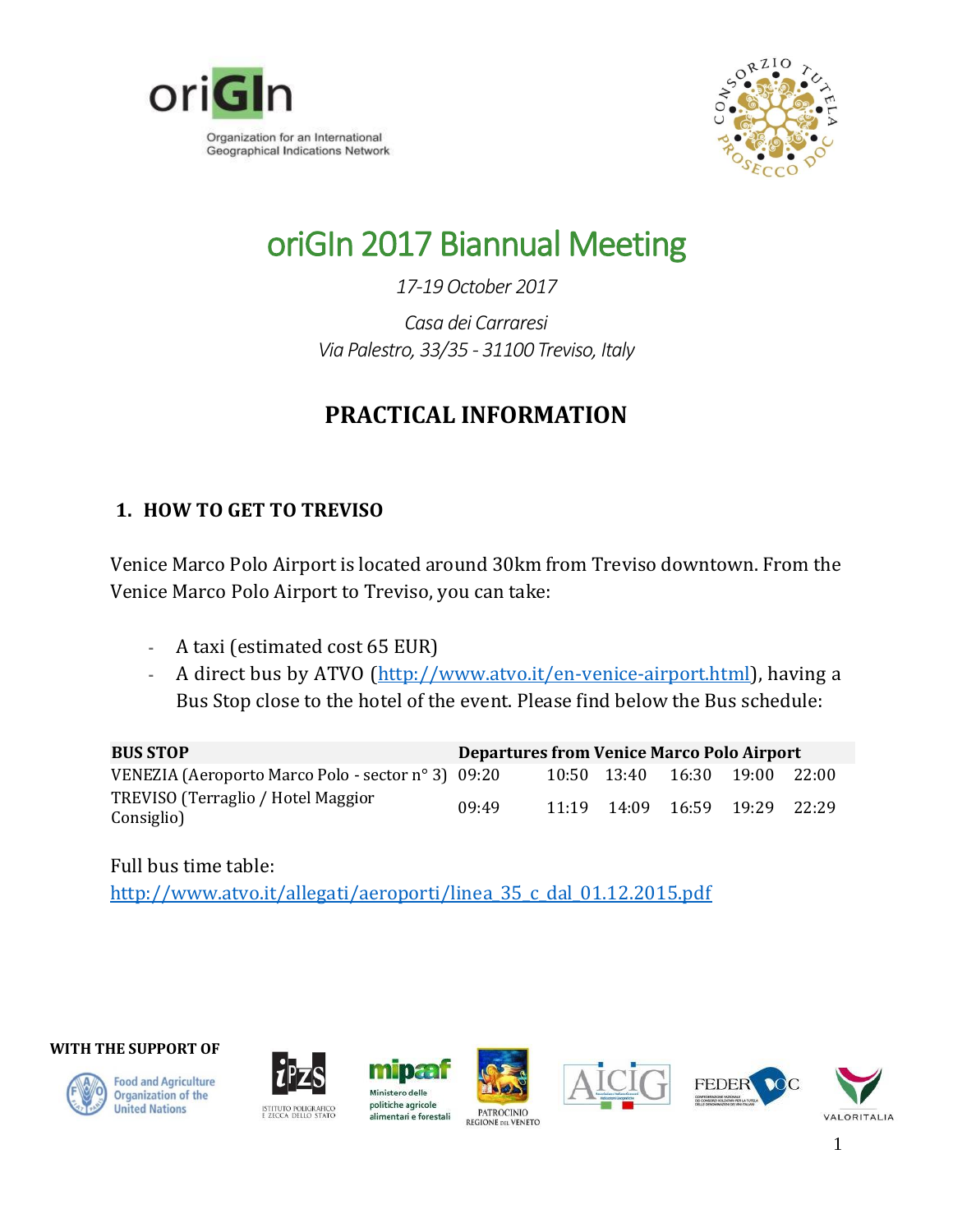



### **2. HOTEL ACCOMMODATION**

**Hotel Maggior Consiglio** via Terraglio, 140, Treviso (IT) TEL. +39 0422 4093 <http://www.hotelmaggiorconsiglio.com/>

### **3. EVENTS AND VENUES**

- **i. 17 October: oriGIn General Assembly** from 14h30 to 18h30.
- **ii. 18 October**: **Conference "Towards a 2020 Geographical Indications (GIs) International Agenda"** from 9h00 to 18h00**.**

The General Assembly and the Conference will take place at:

**Ca' dei [Carraresi](http://www.casadeicarraresi.it/)** Via Palestro 33 / 38 31100 Treviso TV, Italy <http://www.casadeicarraresi.it/>

The Gala dinner of 18 October will be held at:

**Relais Monaco Country Hotel & Spa** Via Postumia, 63, 31050 Ponzano Veneto, Treviso (IT) Tel: 0422 9641 http://www.relaismonaco.it/

#### **WITH THE SUPPORT OF**



**Food and Agriculture Organization of the United Nations** 



mipæl Ministero delle politiche agricole alimentari e forestali







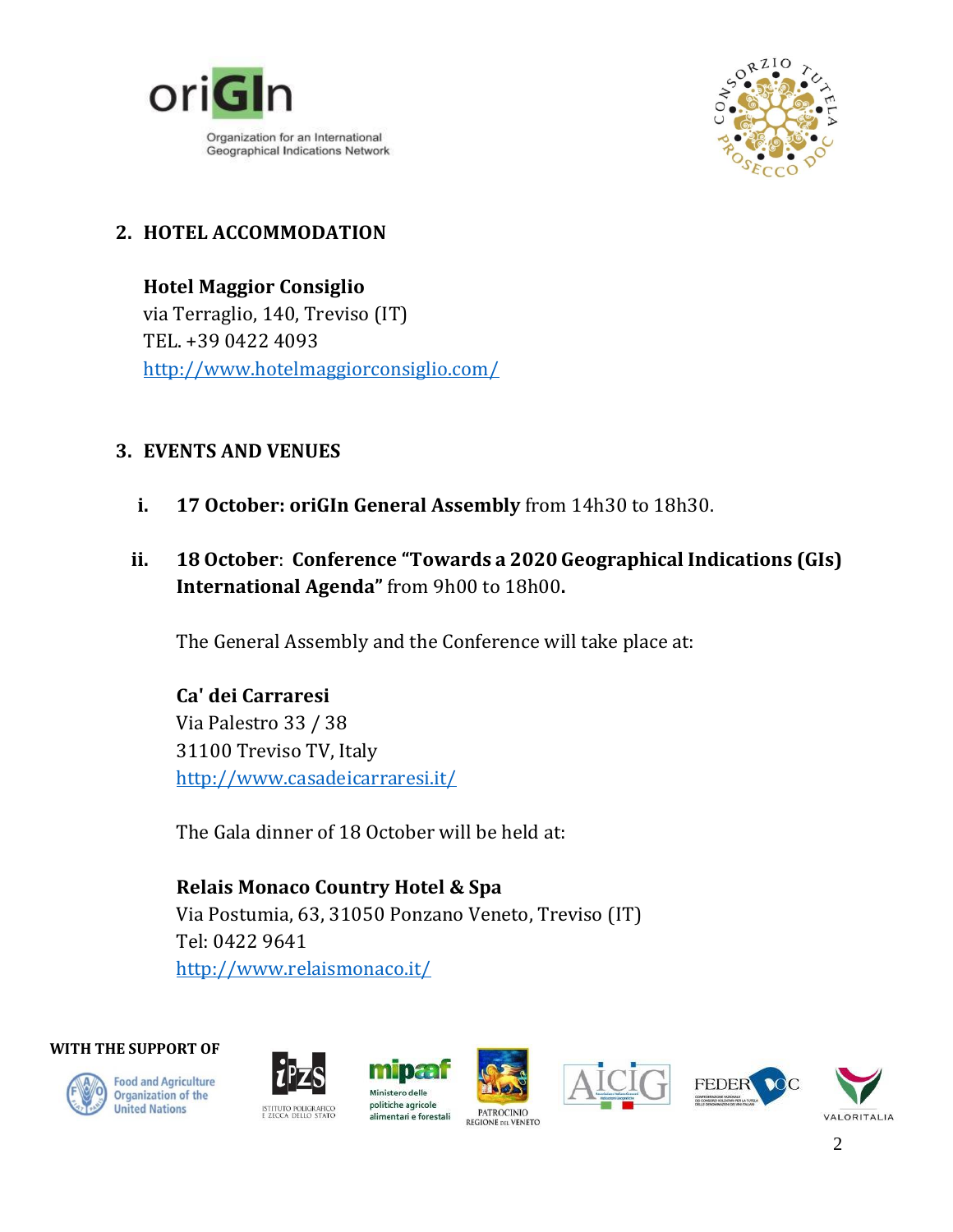



**iii. 19 October**: **Field visit to the Prosecco production area**: participant will visit "Villa Sandi", Prosecco's historic winery, for a professional tasting of Prosecco. The visit will continue to Conegliano in the hilly countryside of Treviso, to the production area of "DOCG Prosecco Conegliano Valdobbiadene", where lunch will be offered.

**Villa Sandi**  Via Erizzo 113/A 31035 Crocetta del Montello Treviso - Italia TEL. +39 0423 665033 [http://www.villasandi.it](http://www.villasandi.it/) 

### **4. WORKING LANGUAGES**

The working languages of the General Assembly and the Conference will be English, French, Italian and Spanish, with simultaneous interpretation.

Following the biannual meeting, all documents will be published on the oriGIn Website @ [http://www.origin-gi.com](http://www.origin-gi.com/)

### **5. TRANSPORT**

Transportation will be arranged from the hotel Maggior Consiglio to the venues of the events.

**WITH THE SUPPORT OF**

**Food and Agriculture** 

Organization of the

**United Nations** 





ISTITUTO POLIGRAFICO<br>E ZECCA DELLO STATO